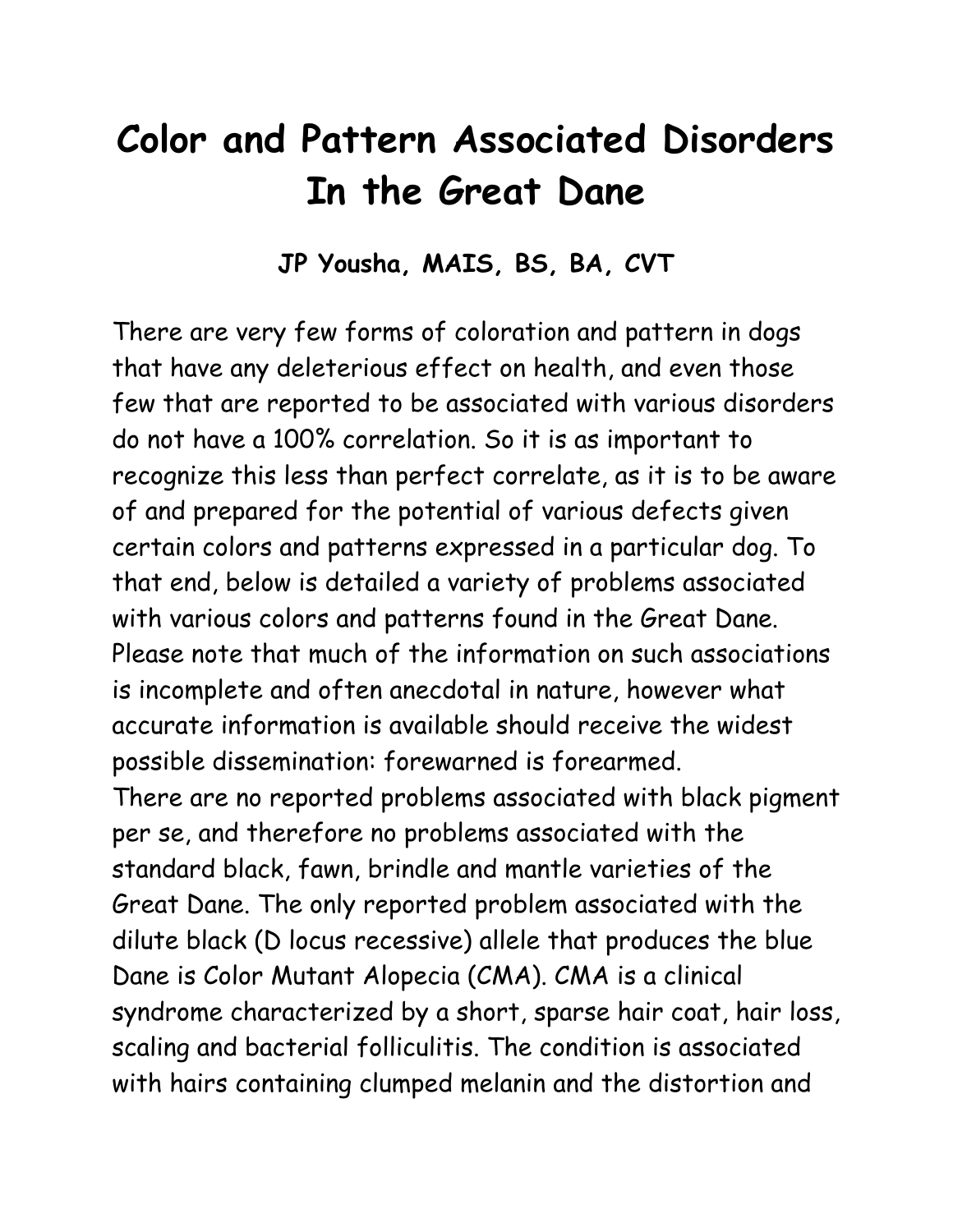breakage of the hair shaft. CMA is also known as Color Dilution Alopecia and "Blue Doberman Syndrome" and is seen with some regularity in that breed. CMA can occur in any dog that exhibits the (maltese=dd) blue dilution, although it seems a relative rarity in Danes, despite Lowell Ackerman's assertion that blue Danes be avoided simply because of this potential problem.

The rest of the problems that are pigment related have to do with harlequin family breedings, and generally fall into two genetic categories, but both are associated with lack of pigment and a predominately white dog. The first is colorrelated problems associated with the dominant Merle allele, and the second is color-related problems associated with the recessive Piebald allele(s). Both are spotting genes that increase the white on a dog-that is they both reduce the amount of pigment that dog has.

The Merle allele is an autosomal incomplete dominant mutation and a pleitropic allele that is believed to irregularly disrupt the maturation of the melanocytes, thus resulting in the typical "mottled" or "patched" appearance. Like von Waardenburg's Syndrome in humans, and various other "lethal dominant white genes" found in a wide variety of mammals, the Merle allele also can adversely affect various other bodily systems, most particularly the sensory system (i.e. eyes and ears), along with the integumentary system (i.e. skin and haircoat). Homozygous (MM) "double merle" or "white" Danes are usually deaf and may suffer from a variety of skin problems and eye anomalies, all associated with the general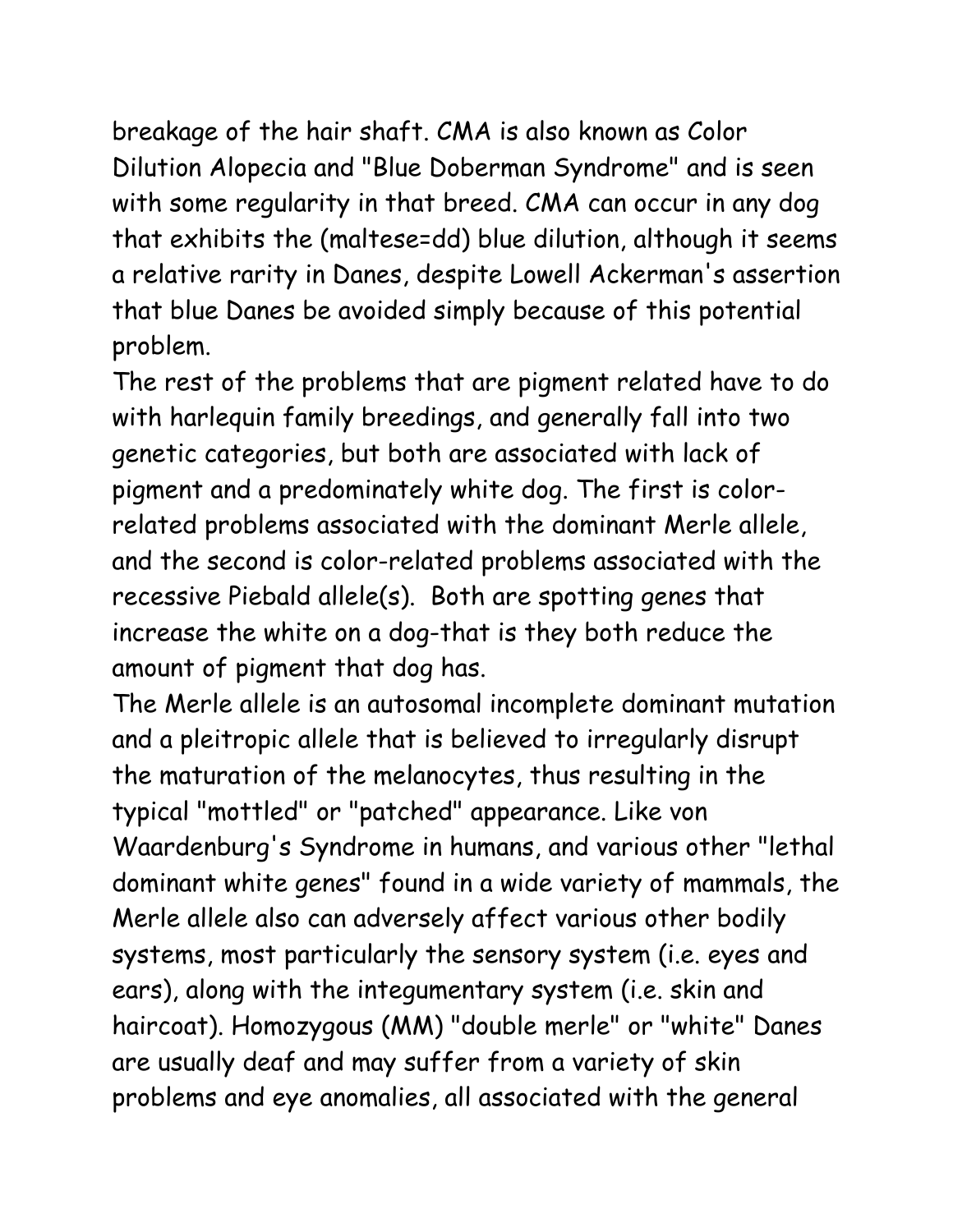lack of pigment that results when the dog has two "doses" of the merle gene. This association is directly related to the lack of pigment, rather than having an absolutely straight-line association with the Merle allele. Any harlequin or merle (Mm) animal with the pigment severely reduced (less than 15% pigmented as a rule of thumb), or any animal lacking head pigment may very well also suffer from any of the problems listed below.

Dogs who are homozygous recessive for Piebald alleles may also present with deafness, as is seen in the Dalmatian, Boxer and Bull Terrier breeds, as well as a variety of skin problems. Dogs who carry both a single Merle allele and a single Piebald allele can appear as "light-marked" harlequins or "harlequinheads" and may also suffer from any of the problems listed below. All these undermarked animals carrying for Piebald will also be at a greater risk of producing defective as well as mismarked offspring. So with any predominately white animal, it would seem generally best for breeders to avoid producing and rearing such pups whenever possible, rather than face a situation requiring some time to pass for a complete and appropriate diagnosis, and likely requiring special training and/ or special medical treatment.

One can avoid the "double merle" type white (MM) Dane by giving preference to a harl to mantle breeding over a harl to harl breeding whenever feasible, and by not breeding harlequin to merle, or merle to merle. Avoiding the production of "white factored" harlequins and outright pieds--all predominately white dogs who may very well havesensory and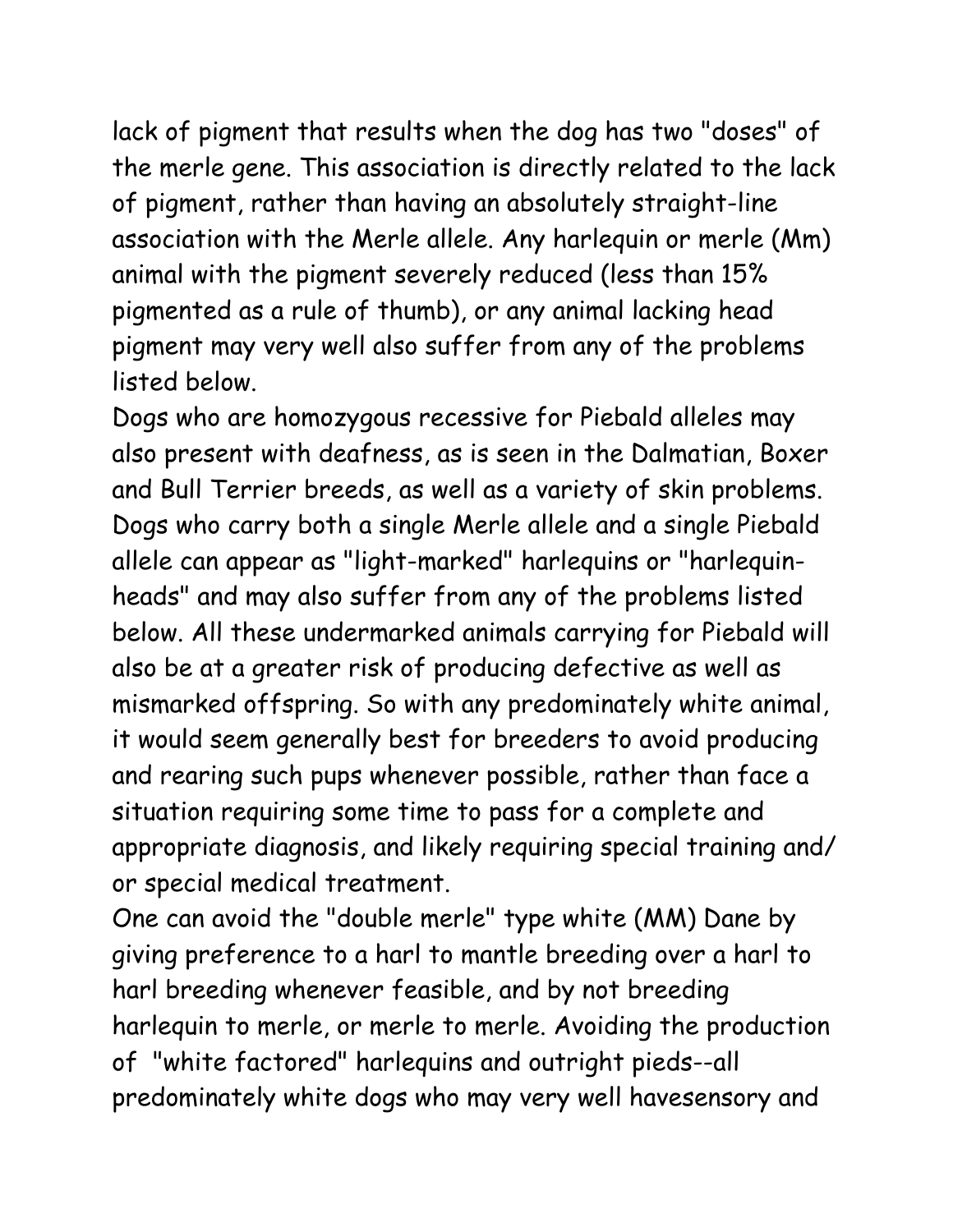other disturbances from their lack of pigment--is rather less straightforward, as they can be born to harl to mantle or even mantle to mantle breedings. Since other breeds have demonstrated that "flashy" marked animals are more likely to be "white factored" (i.e. carry pied recessives), using at least one strongly pigmented animal in any harl to harl, harl to mantle, or mantle to mantle breeding seems the more likely course to reduce the production of white Danes and thus avoid the conundrum of what to do with undermarked and possibly defective offspring. Obviously the use of pieds, who cannot contribute to either proper pattern in harls or mantles and who contribute to both defects and mismarkings, should be avoided.

# **Problems Associated with Predominately White Dogs:**

Congenital cataracts associated with micropthalmia. Blinding disorder.

Persistent pupillary membrane. Can be blinding and is a disfiguring eyedefect.

Tapetal hypoplasia. Lack of reflective lens. Can cause night blindness.

Convergent stabismus. Cross-eyed-affects vision.

Enopthalmia. Recessed eyes-can lead to chronic infection. Micropthalmia-tiny eyeyballs. Often lead to total blindness and most have very poor sight from the start. Removal of the eyeball may be necessary.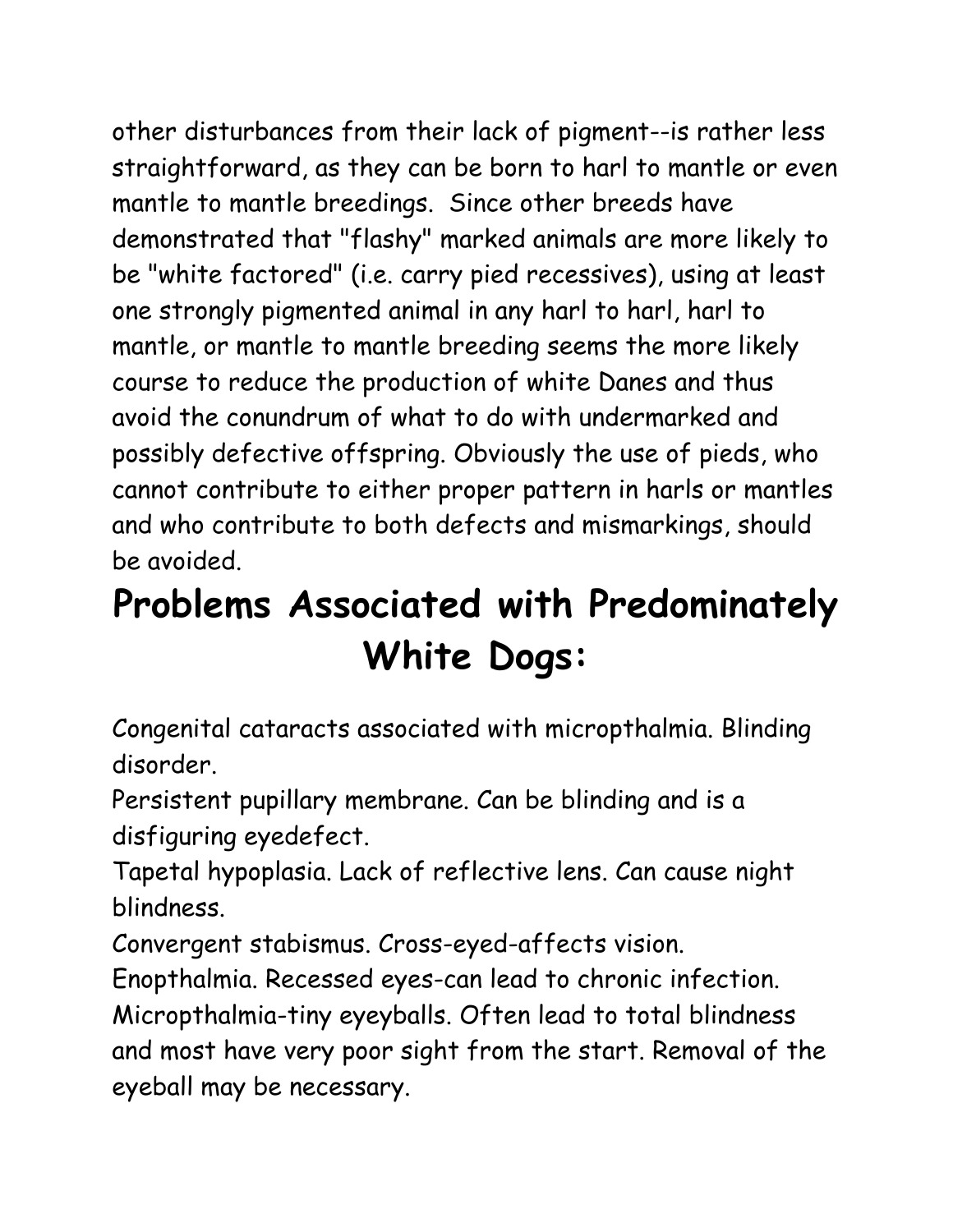Medial canthal syndrome. When (commonly) associated with 5 and/or 6-leads to chronic infection and blindness.

Heterochromia iridis/hypochromia iridis. Lack of iris pigmentcauses blue eyes and is associated with deafness and can be associated with other eye defects in predominately white dogs.

Colomboma(ta). "Notched" irises and other eye structures which fail to develop properly and close on the suture lines due to the action of the Merle gene. Leads to various defects of vision and even collapse of the eye structure.

Merle deafness--develops in the first month of life and is permanent and often debilitating to proper social development of the dog as usually bilateral. Testable by no later than 6 weeks--associated often with other less apparent defects. Euthanasia is generally recommended.

Piebald deafness--is present normally by 4-8 wks. and bilateral deafness can only be objectively confirmed by a BAER test. When bilateral, euthanasia is generally recommended.

Demodicosis. Immune-mediated hair follicle mange. There appears to be an increased incidence in reported in predominantly white pups.

Atopic dermatitis. Inherited allergies. There appears to be an increased incidence in reported in predominately white dogs. Skin cancer. Increased incidence is reported in predominately white dogs due to the lack of protecting pigment (melanin) from UV (sunray) exposure. Sunburn also occurs often in dogs lacking pigment and this can lead to tumors/cancer.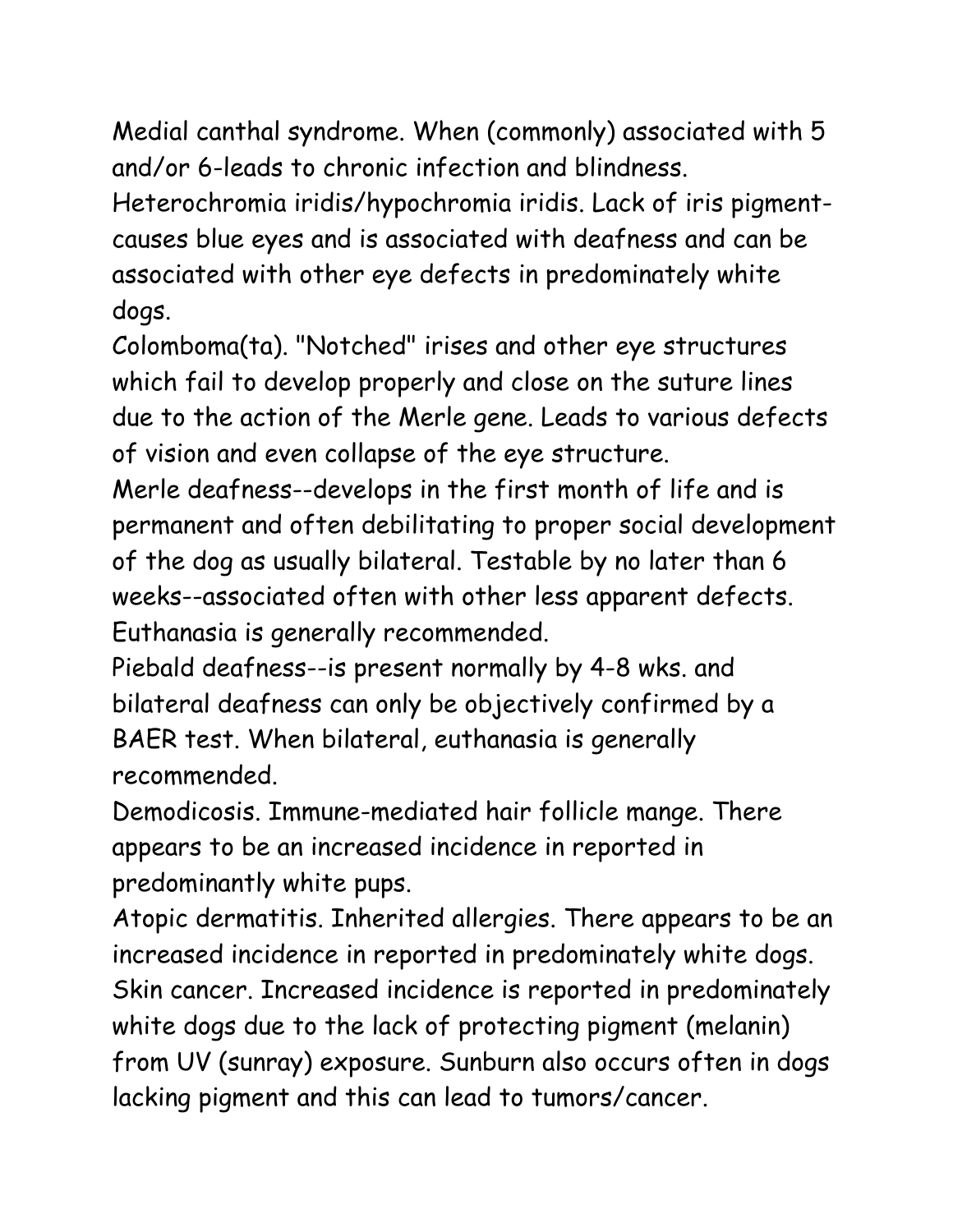Follicular dysplasia. A haircoat problem of broken and dull hairs and "pimply" infection with a high incidence in white coated (and other dilute colored) dogs.

Photo-induced epilepsy. Seizure activity has been reported in white (double merle) Danes thought to be associated with subtle eye structure defects.

Sterility & reduced fertility. Increased incidence in mostly white pups. Quite obviously lowered reproductive success is generally expected with a bitch who cannot hear (or see) her whelps, and a deaf or blind stud dog presents obvious challenges of management as well.

Multiple congenital defects. White pups may have a variety of organ defects which arise only as they grow & first may only be seen (if seen when young at all) as a failure to thrive & keep up with the size, weight & activity level of the other pups, but later result in multiple health problems for the dog. Social instability and inadequacy. Dogs with sensory defects commonly are unable to interact with their own species as well as with humans with full and satisfactory success. Such pups may well be identified, isolated and treated as different right from the start by the dam and the other littermates. Many develop poorly, fail to adapt and have multiple problems coping with normal daily activities; they are often described as "shy" or "'spooky" and the bite incidence for such animals is high. Some are "picked on," many have trouble with normal events, especially those involving more than the immediate family (the vet, boarding, etc.), while others need another pet constantly with them to cope with the world at large and suffer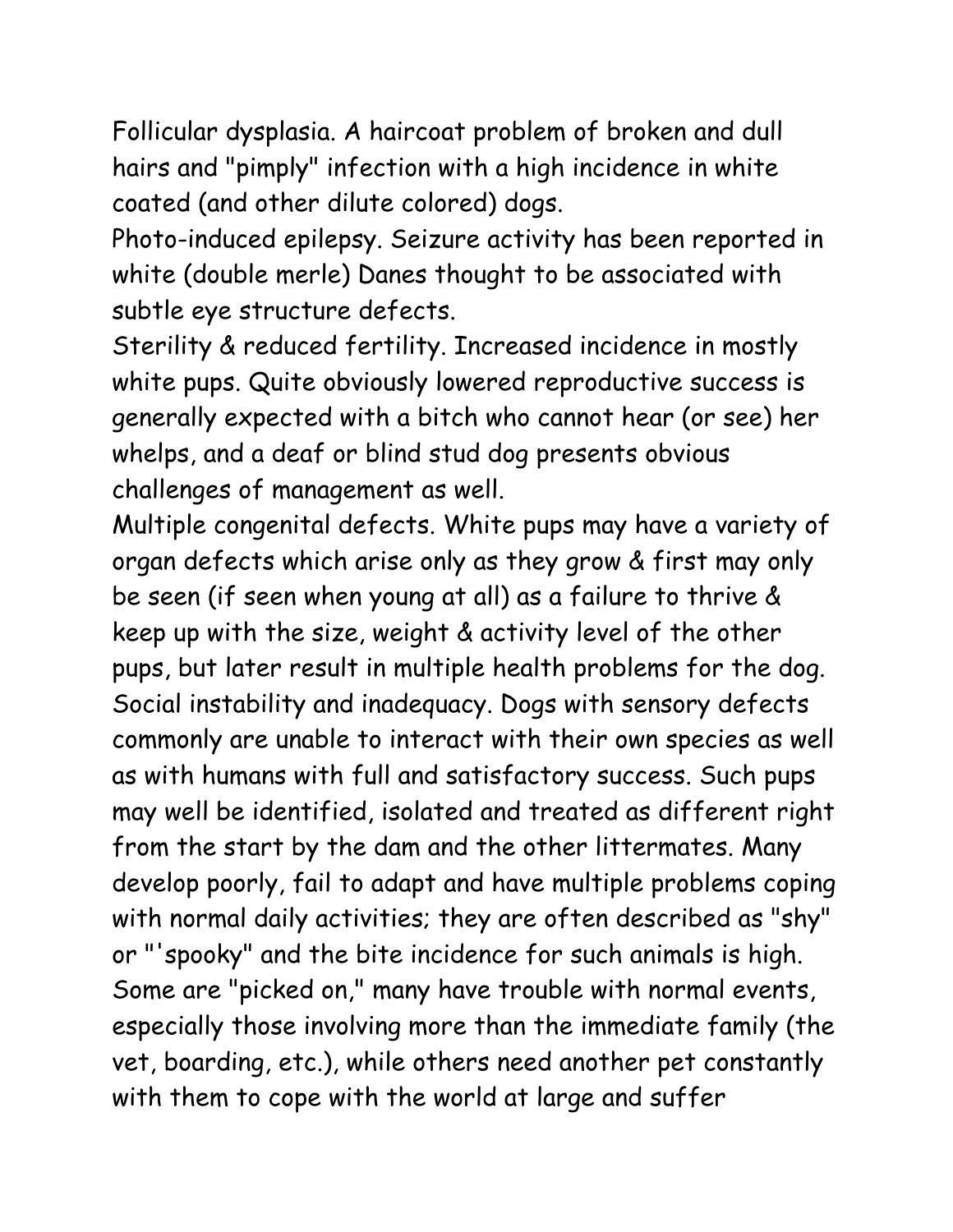tremendously when this animal is not near them. Death by automobile is a common end for such dogs, but many unfortunately are simply given up to rescue when they become too huge a burden for the family who bought them as a pup. Many will never be placed due to their poor social skills.

#### **About the author**

JP Yousha did undergraduate work in molecular cell biology and graduate work in theoretical biology. Thesis topic and particular field of study is autoimmunity and the notion of Self in immunology. Teaches in philosophy as well as biology part-time at various local colleges and universities, as crosstrained at the graduate level in Philosophy of Science. She was a CVT (Certified Veterinary Technician) for many years, prior to returning to academics.

### **References:**

Ackan, A. and W. Wegner. 1983. Veranderungen an Sehbahn und Sehzentrenbeim Merle-Syndrom des Hundes. Zeitschrift Fur Veruchstierkunde. 25(2): 91-9.

Ackerman, Lowell, DVM. 1996. Dr. Ackerman's Book of Great Danes. Neptune City, NJ: T.F.H. Publications, Inc. Burns, M. and Fraser, M.N. 1966. Genetics of the Dog: The basis of successful breeding. Edinburgh: Oliver and Boyd. Carroll-Draper, Nancy. 1981. The Great Dane: Dogdom's

Apollo. New York: Howell Book House.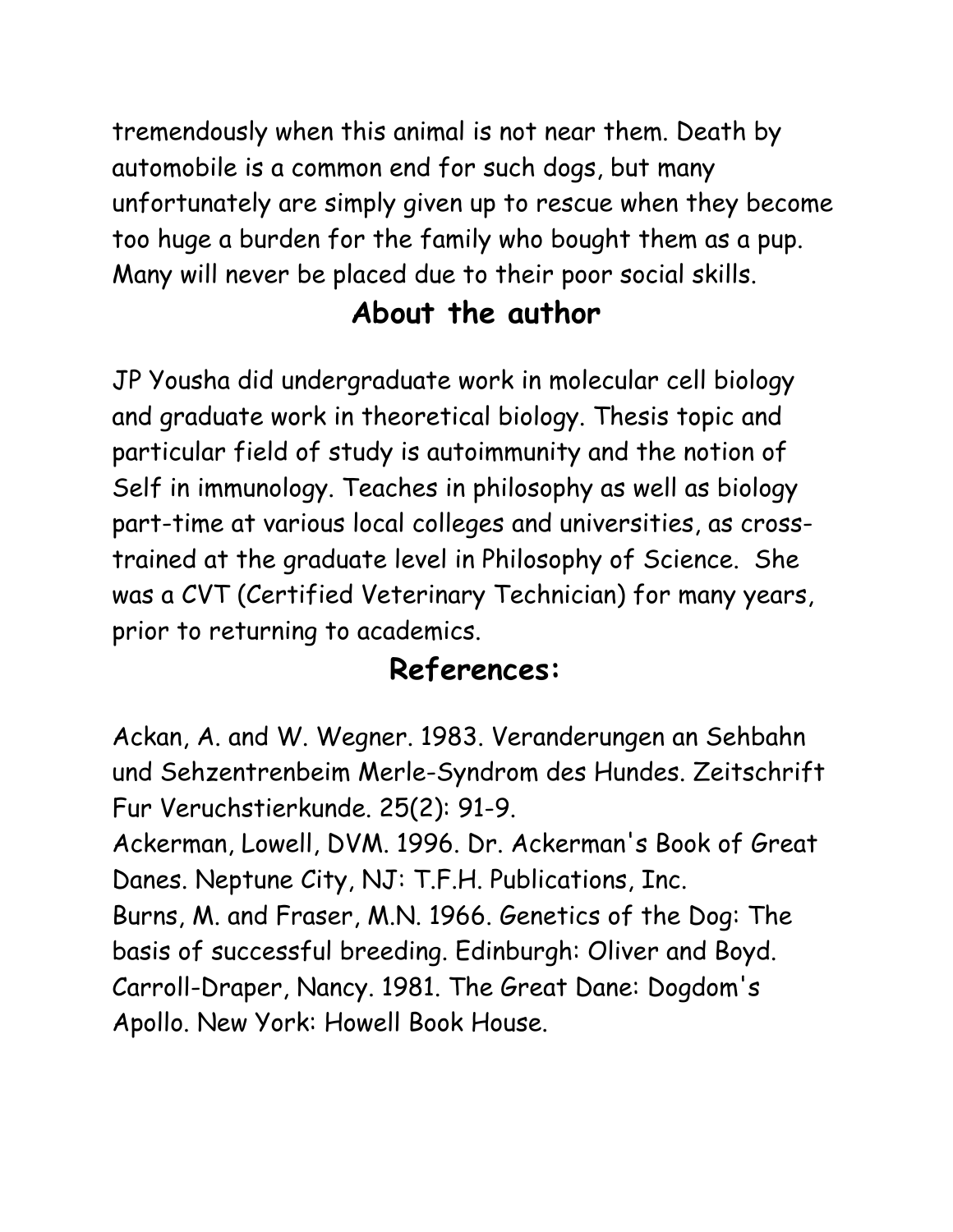Clark, Ross D., DVM, and Joan R. Stainer. 1994. Medical and GeneticAspects of Purebred Dogs. St. Simon Island, GA: Forum Publishing.

Chopson, J. 1992. Inheritance of Great Dane Coat Color. GDCA Color Committee.

Daush, D., Wegner, W., Michaelis, M. and I. Reetz. 1977. Opthalmologische Befunde in einer Merlezucht. DTW

(Deustche Teirarztliche Wochenschrift). 84(12):468-75.

Daush, D., Wegner W., Michaelis, W. and I. Reetz. 1978.

Augenveranderungen beim Merlesyndrom des Hundes.

Albrecht v Graff Archiv fur Klin. u. Exp. Opthal. 206(2): 135-50.

Flach, M., Dausch, D., and W. Wegner. 1980.

Floureszenzangiographie bei Teckeln. Weitere Befunde zum Merlesyndrom des Hundes. 8(3):375-83.

Gelatt, K.N., Powell, N.G., and K. Huston. 1981. Inheritance of micropthalmia with colomboma in the Australian shepherd dog. Am. J. Vet. Res. 42(10): 1686-90.

Green, B.K. 1974. The Color of Horses. Flagstaff, AZ: Northland Press. Hoskins, J.D. 1990. Veterinary Pediatrics: Dogs and Cats from Birth to Six Months. Philadelphia, PA: W. B. Saunders Company.

Johnson, Di. 1994. Great Danes Today. New York: McMillian. Klinckmann, G., Koniszewski, G. and Wegner, W. 1986. Lightmicroscope investigations on the retinae of dogs carrying the Merle factor. J. Vet. Med. A. 33:674-88.

Klinckmann G., Koniszewski, G., and W. Wegner. 1987.

Lichtmikroskopische Untersuchungen an den Corneae von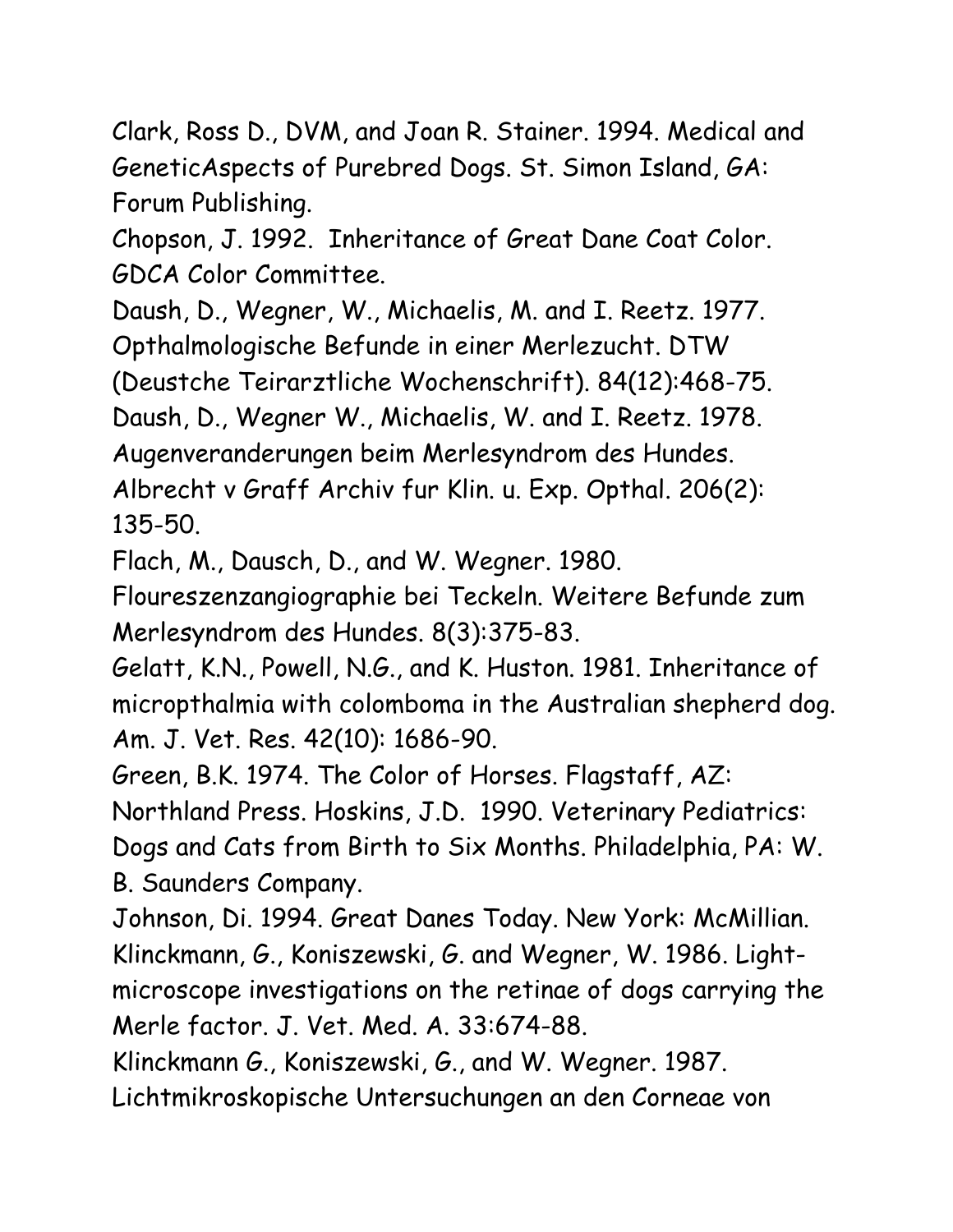Merle-Dachshunden. DTW (DeutscheTierarztliche Wochenschrifte). 94(6): 338-41.

Klinckmann G., and W. Wegner. 1987. Tonometrien bei

Merlehunden. DTW(Deutsche Tierarztliche Wochenschrifte). 94(6): 337-8.

Mitchell, A.L. 1935. Dominant dilution and other color factors in Colliedogs. J. Hered. 26: 424-30

Little, C.C. 1957. The Inheritance of Coat Color in Dogs. New York: Howell Book House.

The MERCK Veterinary Manual, 6th Edition. (1986) Rahway, NJ: Merck andCo., Inc.

O'Sullivan, Neil. (1988-89) "Harlequin colour in the Great Dane dog." Genetica. 78(3):215-8.

Padgett, George A., DVM. (1998) "Control of Canine Genetic Diseases." New York: Howell Publishing.

Reetz, I., Stecker M., and W. Wegner. 1977. Audiometrische befunde in einer Merlezucht. DTW (Deustche Teirarztliche Wochenschrift). 84(7):273-7.

Robinson, R. 1982. Genetics for dog breeders. Oxford: Pergamon Press.

Schaible, R.H. and Brumbaugh, J.A. 1976. Electron microscopy of pigment cells in variegated and nonvariegated piebald spotted dogs. Pigment Cell. 3: 191-220.

Siegal, Mordecai, ed. (1995) "UCDAVIS Book of Dogs." New York: HarperCollins.

Sorsby, A. 1970. Ophthalmic Genetics. London: Butterworths.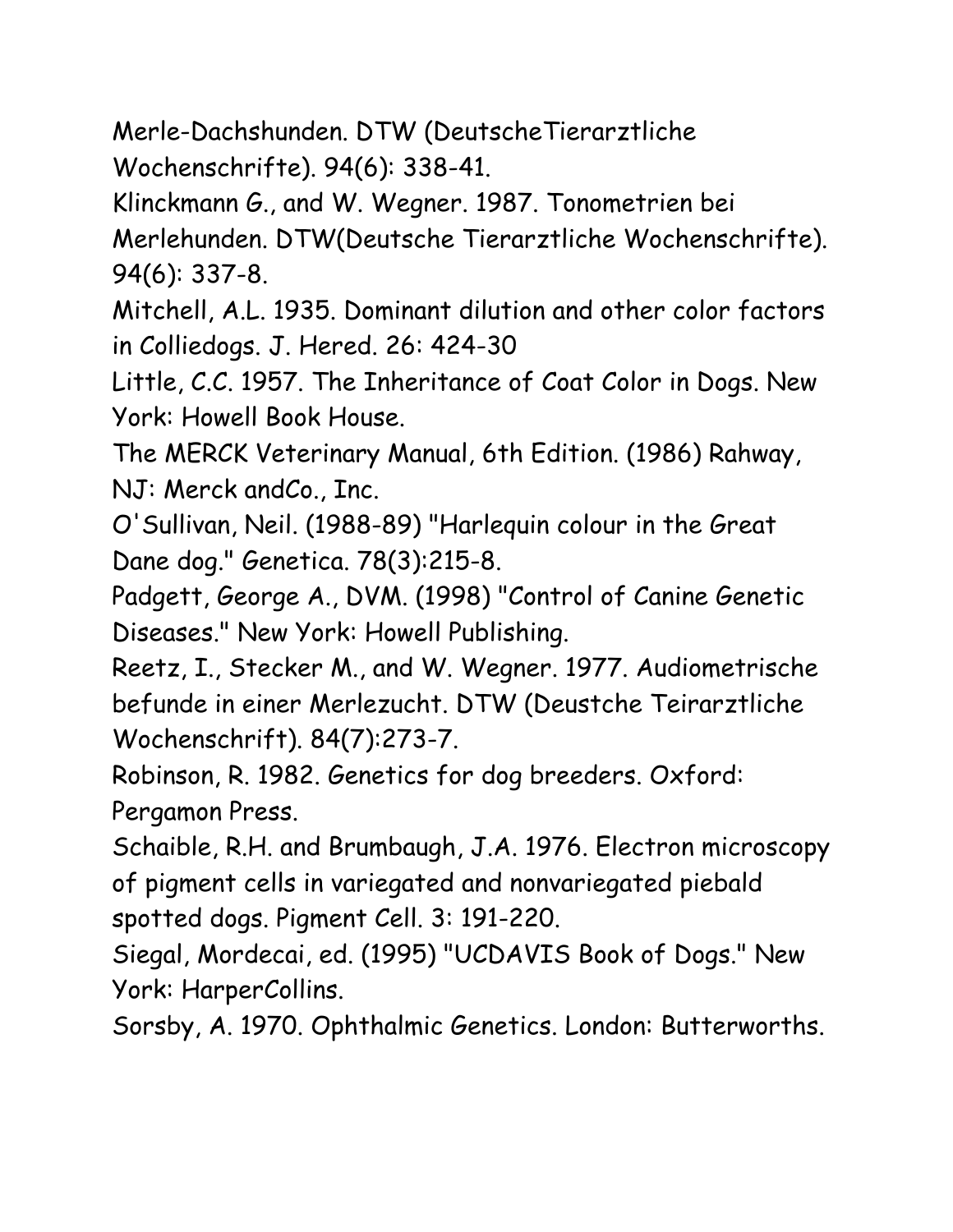Sorsby, A. and Davey, J.B. 1954. Ocular associations of dappling (or merling) in the coat color of dogs. 1. Clinical and genetical data. J. Gene. 52: 425-40.

Sponenberg, D.P. 1984. Germinal reversion of the merle allele in Australian shepherd dogs. J. Hered. 75:78.

Sponenberg, D.P. 1985. Inheritance of the harlequin color in Great Dane dogs. J. Hered. 76:224-5.

Sponenberg, D. P. and A. T. Bowling 1985. Heritable syndrome of skeletal defects in a family of Australian shepherd dogs. J. Hered. 76(5): 393-4.

Sponenberg, D.P. and Lamoreux, M.L. 1985. Inheritance of tweed, a modification of merle, in Australian shepherd dogs. J. Hered. 76(4):303-4.

Wegner, W., and A. Akcan. 1980. Auswirkungen der Merlefactors auf die Area optica beim Hund. DTW (Deutsche Teirarztliche Wochenschrift). 87(9):342.

Willis, Malcolm B. 1989. Genetics of the Dog. New York: Howell Publishing.

Cattanach, B. 1999. The 'dalmatian dilemma': white coat colour and deafness. J. of Small Animal Practice 40: 193-+.

Greibrokk, T. 1994. Hereditary Deafness in the Dalmatian-Relationship to Eye and Coat Color. JAAHA 30: 170-176.

Klein, E., Steinberg, S.A., Weiss, S.R.B., Matthews, D.M., and T.W. Uhde. 1988. The relationship between genetic deafness and fear-related behaviors in nervous pointer dogs. Physiology and Behavior 43: 307-312.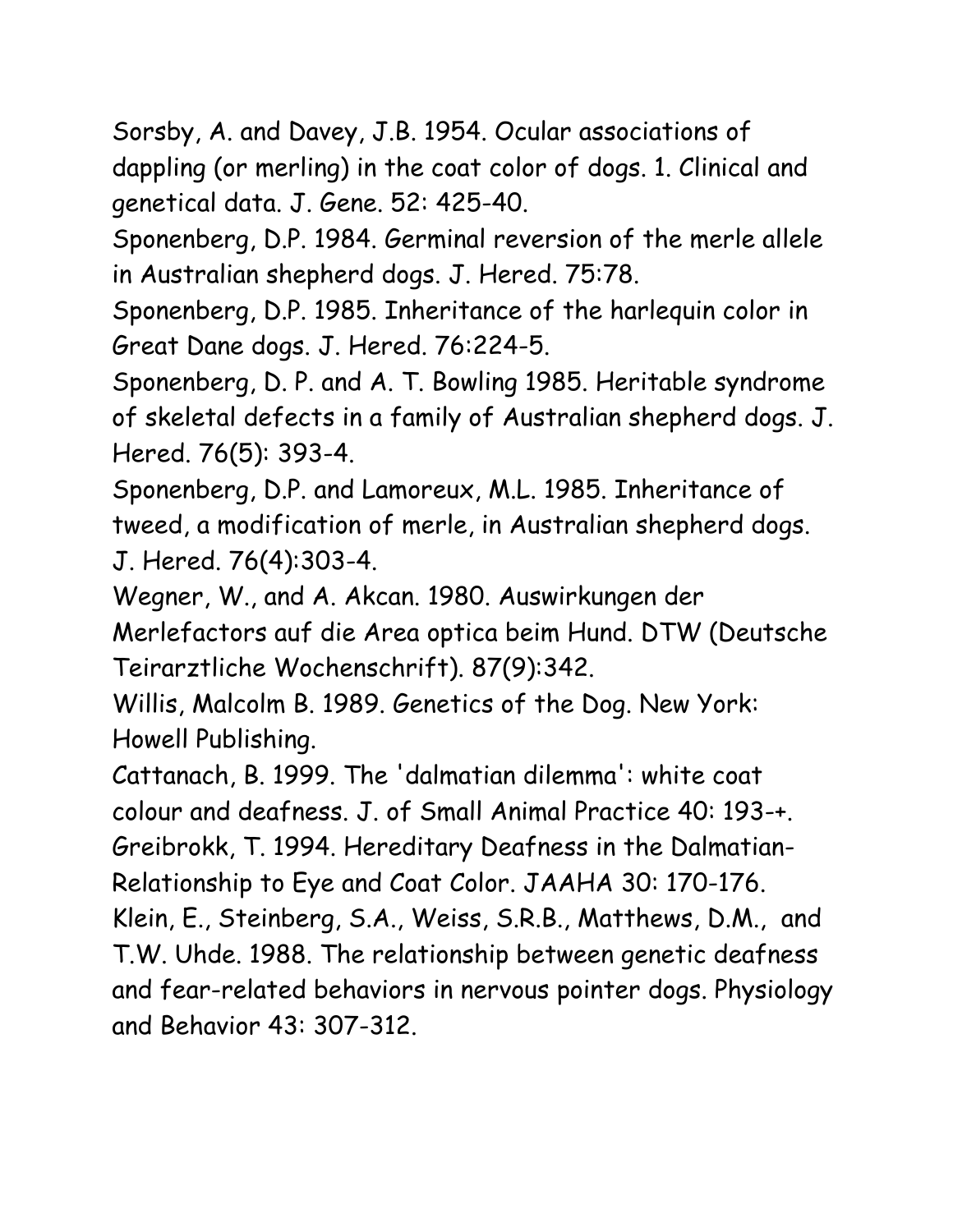Steel, K.P., and C. Barkway.1989. Another role for melanocytes: their importance for normal stria vascularis development in the inner ear. Development 107: 453-463.

#### **Glossary**

Allele: An alternate form of a gene.

Autosomal mutation: A mutation on a chromosome other than the sex chromosomes.

Dominant: Relates to an allele of a gene which when present in a single dose, masks the presence of another. Usually depicted by uppercase letters.

Genotype: The genetic structure of the animal.

Heterozygote: An individual animal which carries two distinct alleles at a specific locus. A hybrid. Heterozygotes never "breed true", i.e. never consistently reproduce themselves. Homozygote: An individual animal which carries two of the same allele at a locus. Dominant homozygotes are "prepotent", i.e. always reproduce themselves phenotypically). Recessive homozygotes consistently reproduce themselves when bred to other recessive homozygotes.

Incomplete Dominance: A situation in which the heterozygote state is different from either homozygote.

Locus (pl. Loci): Specific location of a gene on a chromosome. Phenotype: The physical expression of a trait.

Pleiotropy: Multiple phenotypic effects produced by a single gene.

Recessive: Refers to an allele of a gene which must be present in duplicate in order to indicate its presence. In a single dose